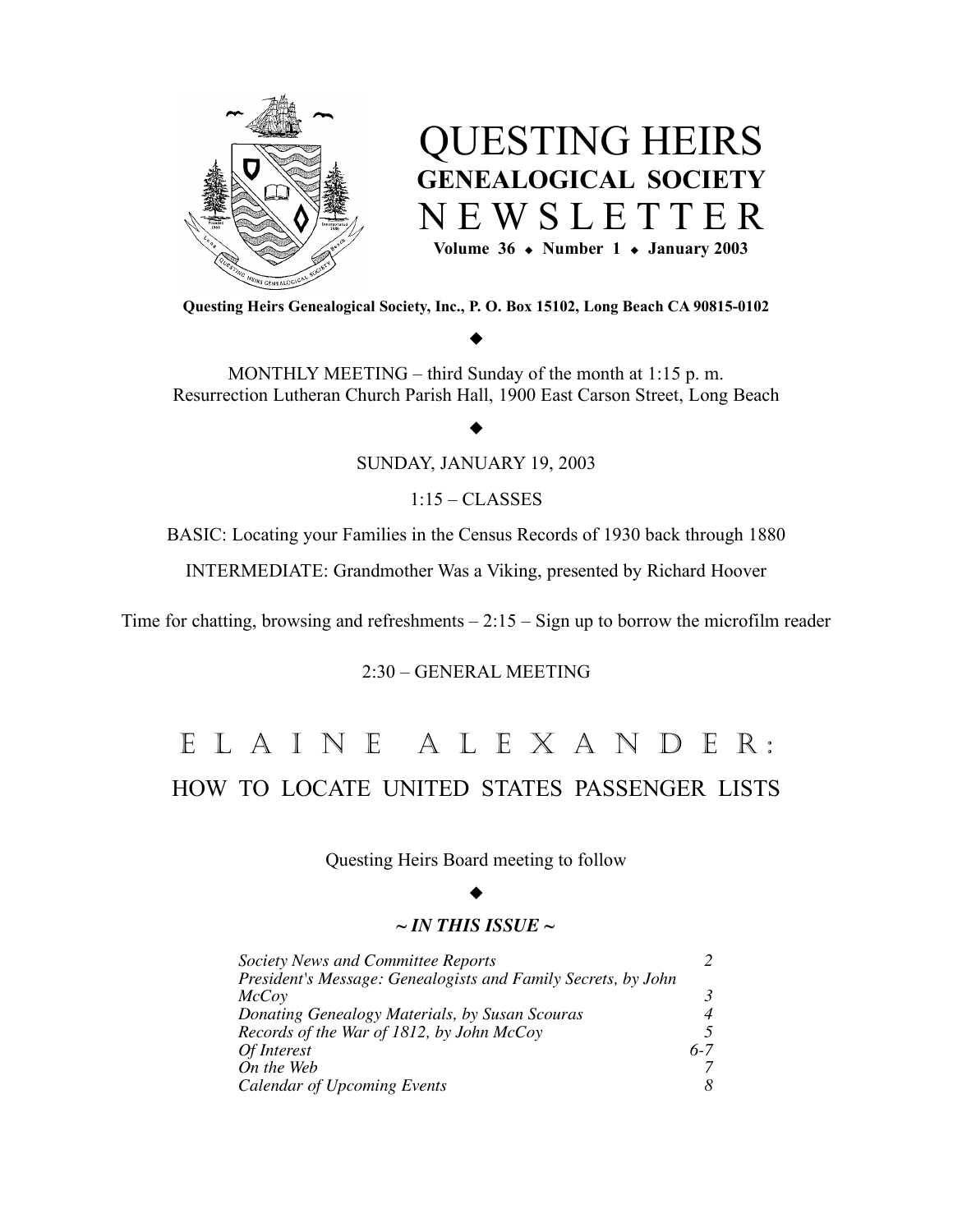## *~ JANUARY SPEAKER ~*

Our January speaker will be Elaine Alexander. Her theme will be "How to Locate United States Passenger Lists."

Elaine has served at the Los Angeles Family History Center (LA FHC) since 1992 as teacher, supervisor, assistant to the Director of Passenger Lists collection and head of the Naturalization Project. She has been an Instructor of Basic Genealogy and an Instructional Materials Developer at UCLA's Extension Division, California State University at Northridge, and Los Angeles City College.

In addition to her work at the LA FHC, Elaine lectures throughout southern California. This past year she presented four seminars at The British Isles & Ireland Family History Society's international three-day conference aboard the Queen Mary here in Long Beach.

She has two texts in process:

- How to Locate Hard-to-Find Naturalization Records
- ! Passenger Arrival Records: What Can You Hope to Find

Before entering the field of genealogy, Elaine served as State of Connecticut Mentor Teacher, Grant Developer, and Reading Consultant. She also worked as Research Assistant at the UCLA Neuropsychiatric Institute.

#### *~ JANUARY INTERMEDIATE CLASS ~*

Be sure to join us for "Grandmother was a Viking," presented by Richard Hoover. Yes, Richard finally found his Norwegian ancestors, in spite of the fact that they changed their names when they reached America. And back in Norway, they changed their surname with each generation due to the patronymic system. However, these obstacles have not kept Richard from discovering the saga of his Olson family. Uff da!\*

*\* See page 6 for an explanation of this extremely useful Norwegian interjection.*

| $\sim$ FINANCIAL REPORT $\sim$ |
|--------------------------------|
| David WERTS (562) 431-7790     |
|                                |

November INCOME \$ 146.62 November EXPENSES \$ 403.10

BALANCE as of November 30, 2002 \$ 3,235.41

|                   | $\sim$ MEMBERSHIP REPORT $\sim$ |
|-------------------|---------------------------------|
| <b>Betty MARR</b> | $(562)$ 433-0370                |
|                   |                                 |

## DECEMBER MEETING ATTENDANCE: Members: 23 Visitors: 1

#### RENEWALS for December

| Brewer, Irene           | Subscription | \$12       | to $9/03$ |
|-------------------------|--------------|------------|-----------|
| Buras, Joy              | Individual   | -818       | to $9/03$ |
| Taylor, Patric & Sherri | Family       | <b>S27</b> | to $9/03$ |

*Thanks to all for your continued support!*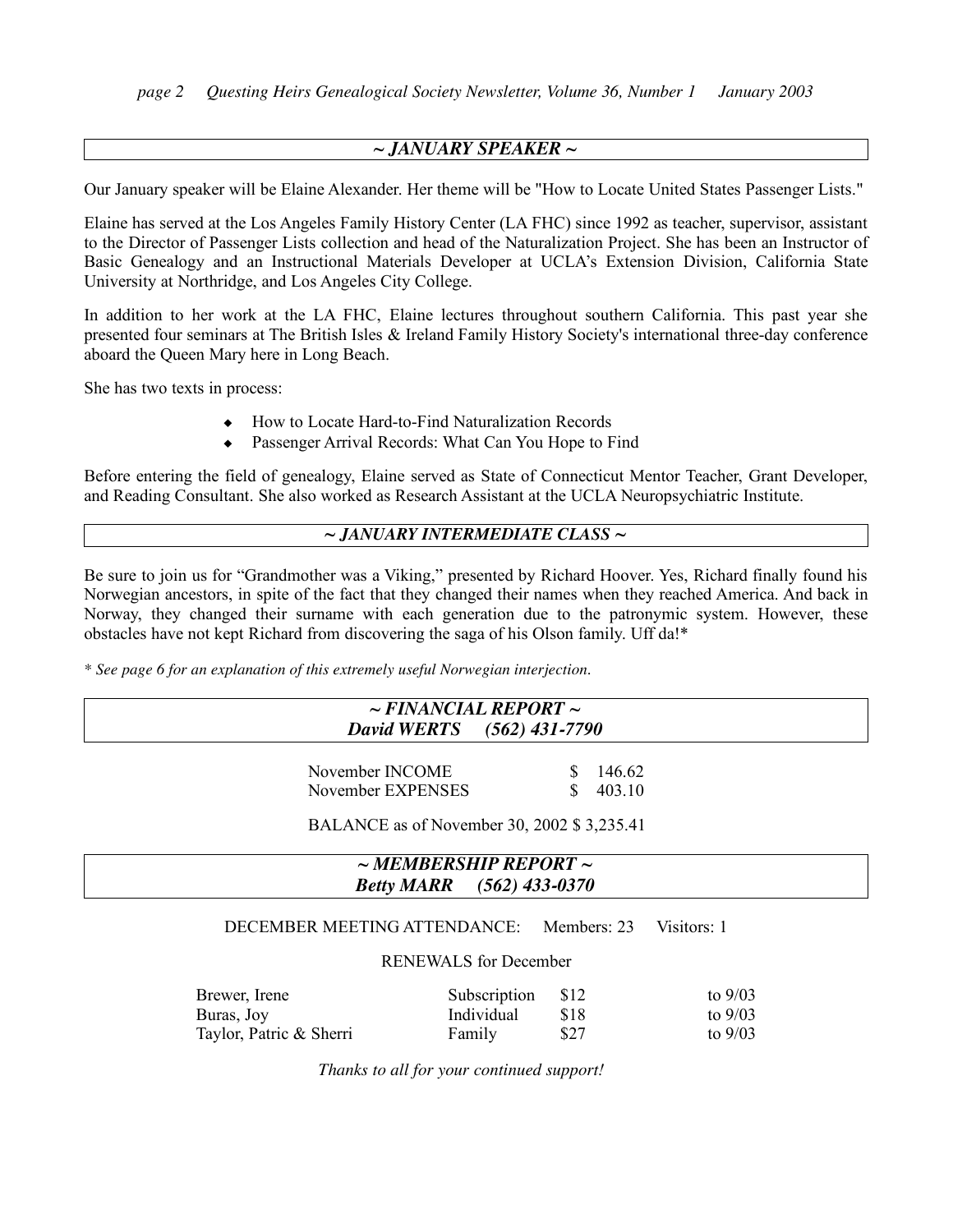## *~ PRESIDENT'S COLUMN ~*

# GENEALOGISTS AND FAMILY SECRETS

At the suggestion of our treasurer, Dave Werts, we devoted part of our December meeting to the problem of dealing with family secrets when writing a genealogy. Family secrets are a potential minefield. As genealogists, we want to tell the truth that we have worked so hard to uncover, but we also have no desire to alienate our families. Family history is supposed to be a positive force. Thus we are sometimes faced with difficult decisions, and must be guided by ethical considerations.

Discussions of ethics for genealogists, unfortunately, are usually limited to a sort of Genealogist's Creed, something to the effect that "I will tell the whole truth all of the time and always cite my sources when I plagiarize the work of others." That's fine, as far as it goes, but it entirely ducks the problem of which family secrets should be revealed and which should remain hidden.

For that, we have to think carefully! Our discussion was based on two resources. First, I highly recommend a little book by the well-known philosopher Sissela Bok, Secrets (1982). Secrecy, it turns out, is part of everyday life, and it is widely abused. In the name of "privacy," for example, a school bus driver might conceal a dangerous heart condition, even though keeping this secret places children at risk. We understand that there are limits on secrecy, when the secret may cause harm to others. A particularly subversive kind of secret is illustrated by the situation where a mother tells her child that she intends to leave her husband, but requires the child not to tell his father. The child is being asked to be disloyal to his father. The more he keeps the secret, the more disloyal he feels. We recognize that keeping a secret may be every bit as destructive as revealing it. Examples such as these show that there are many dimensions to secrecy.

The second resource for our discussion was the collective experience of our members. Questing Heirs is fortunate to have many members who have lived long and complicated lives. Some have the experience of family secrets in their own lives. When our members explain from personal experience what it is like to be told as a child that their parents were not their real parents, their perspective on these situations carries great weight. Likewise, the feeling that it is usually not harmful to reveal secrets of generations long dead, but potentially very harmful when participants or their

children are still living and consider the matter sensitive. I would *almost* go so far as to recommend that genealogists not attempt a book that traces a family into modern times until they have reached retirement age. It may take many years to develop sufficient "discretion" – the ability to determine which things should be said and which should not be  $-$  in relating the story of a family.

While waiting for our sense of discretion to develop, however, I think we need to pay attention to the possibly conflicting interests that might attend the writing of a family history:

- ! How do I know I have the whole story, and that no one's motives or character has been misrepresented?
- Is the secret something that would ordinarily be considered private, or is there some overriding aspect that gives it significance beyond the immediate family?
- Is the secret causing harm to anyone? Is it keeping someone from making important decisions? Does it involve people against their will, or who can't speak for themselves (such as children)?
- Would revealing the secret cause harm to anyone? Would anyone benefit if it were revealed? Can the participants in the secret cope with the consequences of revelation?
- How much of the secret is already in the public record?
- ! For purposes of family history, is it *necessary* to reveal the secret? Would the significance of someone's life be better summed up by concentrating on other facets of his or her life?
- ! Has anyone been coerced or manipulated to keep the secret?
- What is the motive for keeping the secret?
- ! How would I feel if this story were printed about me?
- Who am I to reveal the truth? Am I trying to reveal the secret in order to get back at someone? Are my motives above reproach?

Family secrets, both good and bad, are part of the reason that we do genealogy. But we have a responsibility to use our findings wisely.

John McCoy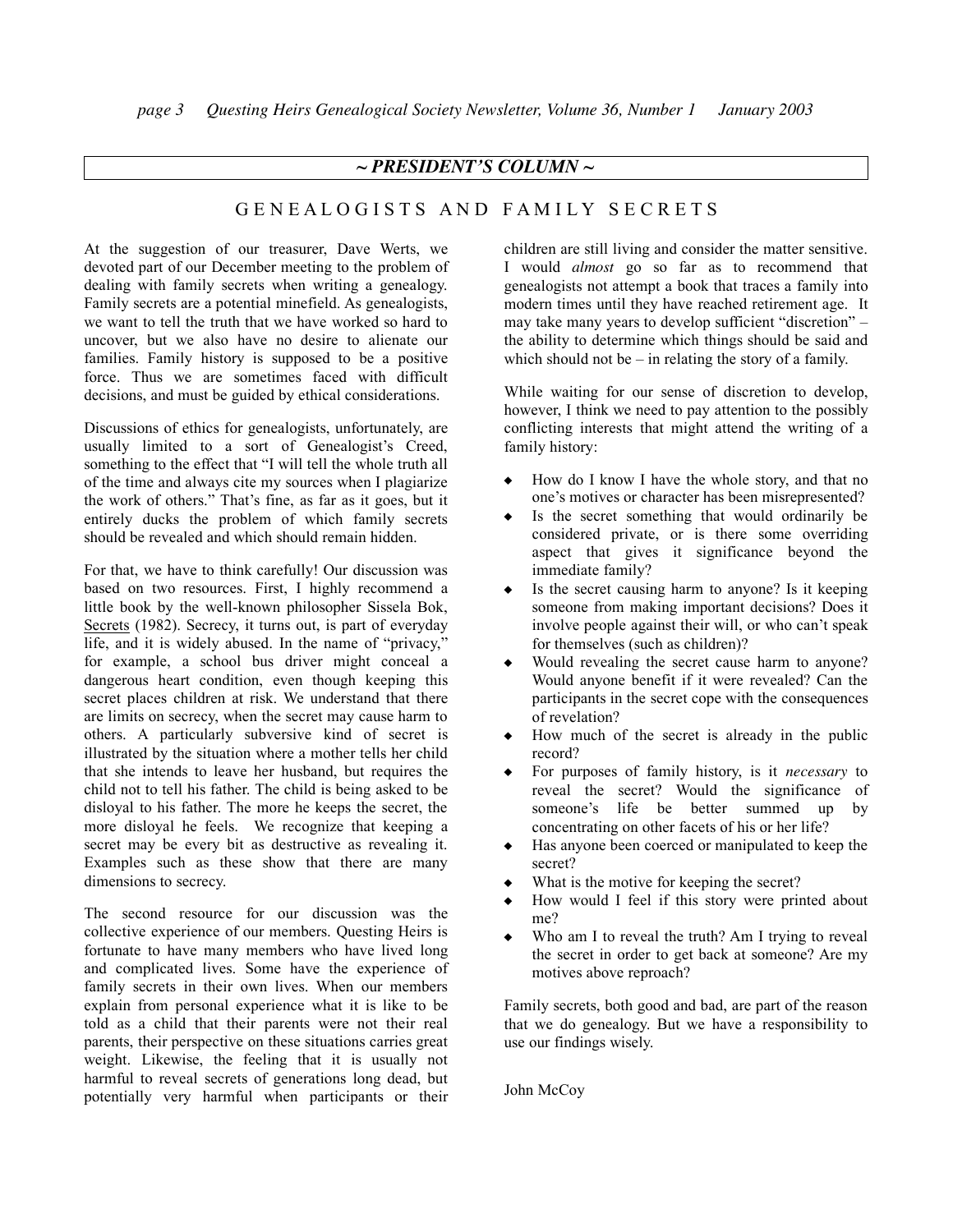## *~ FEATURE ARTICLE ~*

## D O N A T I N G G E N E A L O G Y M A T E R I A L S by Susan Scouras <Susan.Scouras@wvculture.org>

As a librarian with the West Virginia Archives and History Library, I would like to make several suggestions regarding recent discussion in Missing Links about what to do with one's personal genealogy when there is not another family historian who will appreciate the inheritance. Donation to a library, the larger and the more prominent the better, makes the information the most accessible to anyone searching for the same family. Do a little research to locate the library that has the best genealogy collection in the state or other geographic area most closely associated with your family. Possible recipients of your donation are a genealogical or historical society, a college or university library, a sizeable public library, or a state library and/or archives (in some states, the two functions are in separate agencies and in others are combined). Ask for a copy of their collection policy regarding donations, and discuss terms with them for the donation of your specific materials. Ask how materials are made available to the public and how different types of materials will be preserved. Be prepared to be flexible. Keeping all of your materials in the same box, regardless of type or format, will not be feasible for many institutions nor wise for preservation purposes. Generally, photographs will be housed in a photograph collection, bound books (with a gift plate inserted) will go on the library shelves, letters and journals may go in a manuscript collection, genealogy charts will be placed in a folder in a map case, while postcards and scrapbooks will be considered special collections. The West Virginia State Archives even has a separate collection of West Virginia family Bibles. Regardless, in any setting most materials should be accessible through the library's catalog under the subject heading of your family name.

Usually you will be asked to sign a donation form that allows the institution to use the materials as it sees fit, as long as you are credited as the donor. I know West Virginia Archives and History does not make a significant profit from this practice; however, I realize that our fee schedule is necessary to cover our costs. For example, area restaurants and other businesses often decorate with copies of photographs of West Virginia scenes from our collection. We also receive requests from all types of publishers and filmmakers for West Virginia-related images. When we provide these images, we always name the donor ("From the A. B. Cee Collection.") and ask that the donor be credited. Individuals may also purchase photographic copies of images in our collection.

If you donate a typescript of your family history, generally the West Virginia Archives and History Library will have your manuscript bound in a standard library binding, cataloged as a published book, and placed on the library shelf for public use.

Based on our experience with genealogy collections accepted by us in the past, we know an explanation of how the material is organized will be very helpful. While various record-keeping systems for family history have been developed and improved over the years, there is no standard method for organizing a family tree. Please include a description of the system you have adopted or that you have devised for yourself. If no one can figure out how your system works, your information has limited value. At the very least, a good genealogy chart that shows names and dates will be a basic guide to accessing the more detailed information in your collection. Please, please, please do not assume that the library will do the organizing for you! Few, if any, tax-supported institutions are going to have the staff time to spend on this type of project unless your family history is of significant historical interest in some way (prominent politician, scientist, artist, author, etc.).

A bonus of donating to an institution such as the West Virginia State Archives is that your materials are also made available to the State Museum for display. If you have clothing, artifacts, antiques, etc., that you would like to donate along with your research materials, in West Virginia you can keep them all in the same building. The State Museum considers these type of items with West Virginia connections, while all paper, photographic, tape and film formats are reviewed by the State Archives for acceptance. We are also interested in West Virginia-related business or professional records for our collection. We have architectural drawings, blueprints, account ledgers, etc., from a variety of West Virginians. Look for a similar arrangement in your state of choice.

Finally, please write or call the institution and make formal arrangements for acceptance of your donation. While the West Virginia Archives and History Library will accept any family history book for the library collection, all other materials must have a West Virginia connection to be considered for acquisition. Most libraries and archives will have similar policies. If the institution you have selected is not the appropriate place for your collection, hopefully the staff there can guide you to a better home for your work.

*Previously published in Missing Links, Vol. 7, No. 44, 3 November 2002. Subscription information: <http://www.petuniapress.com>.*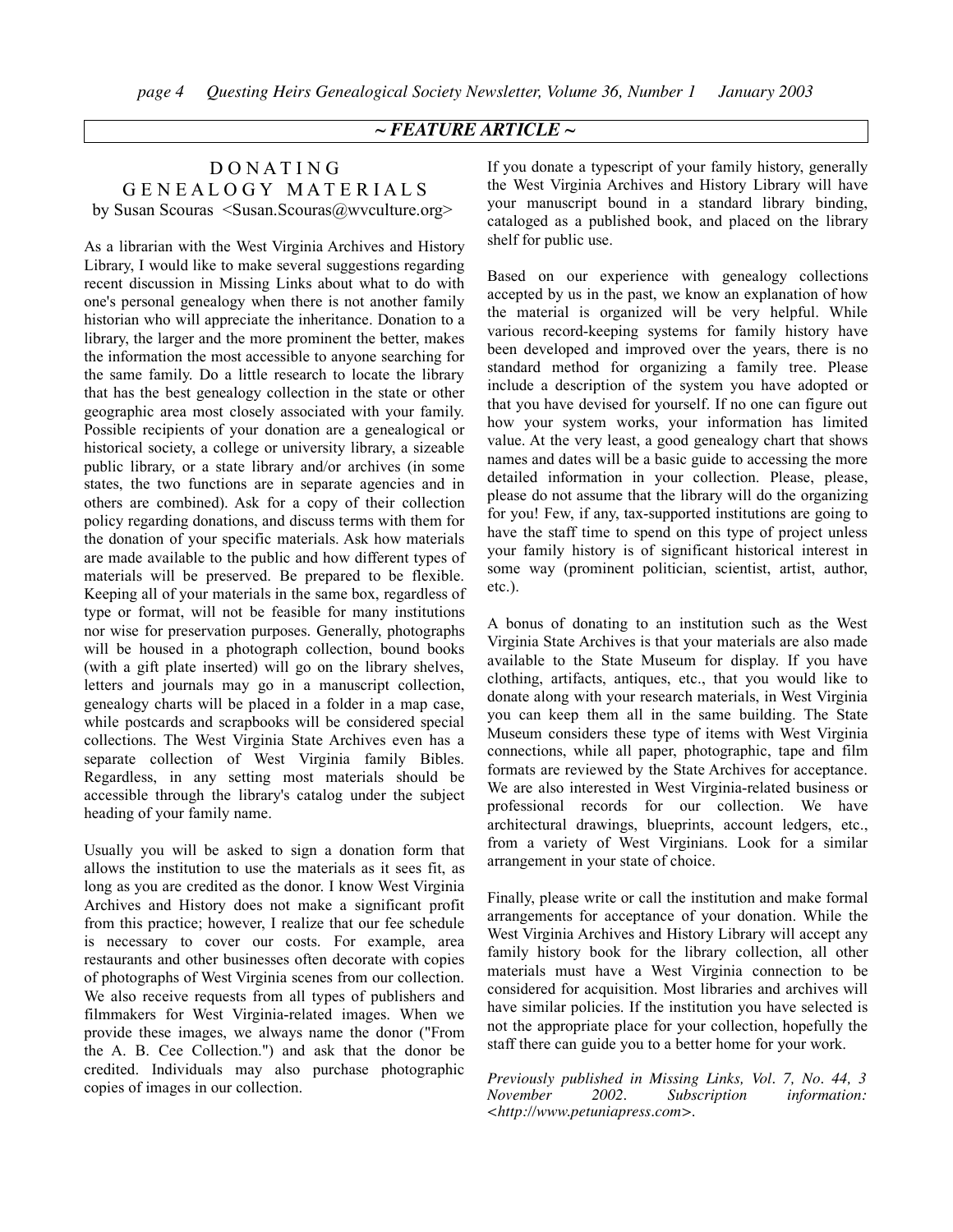# *~ RECORDS OF THE WAR OF 1812 ~*

OK, so you finally found a record that indicates your ancestor served in the War of 1812. Now what? I have to admit, the situation is not at all clear!

There are several sources of information that would point you to the War of 1812. First, the U. S. National Archives has several indexes on microfilm. The two most important are the index of PENSION APPLICATIONS for 1812 (microfilm series M313, including, apparently, bounty land applications for this war), and the index of SERVICE RECORDS for volunteer soldiers in the War of 1812 (microfilm series M602). In addition, microfilm series M848 covers bounty land warrants issued under congressional acts of 1812, 1814, and 1842 (four separate indexes on the first microfilm reel, followed by the actual books in which the bounty land information was recorded). Also, there are separate microfilms dealing with service records for Louisiana (M229), North Carolina (M250), and South Carolina (M652).

The various states whose militia participated in the War of 1812 have also published muster rolls and similar records. I found what appears to be my ancestor John Wingate McCoy among the published muster rolls of Maryland. Family notes say he often recounted that he was on guard duty at Ft. McHenry the

night the Star-Spangled Banner was penned by Francis Scott Key. There was indeed a John McCoy in a unit from Baltimore that would have been in the area when the fort was bombarded, but when I finally obtained the service record from the National Archives, it said he deserted. He was in Captain Wm. Brown Jr.'s Co., 6th Regt., Maryland Militia, August 19, 1814 to November 5, 1814, and deserted November 5, 1814. The siege of Ft. McHenry occurred September 13-14, 1814. preceded by General Ross burning Washington D. C. and taking Alexandria, Virginia. At the time, he was twenty years old. I believe he deserted because his family was then leaving for Adams County, Ohio! But this example illustrates how little information may be preserved. There may be so little information, in fact, that you might never be sure whether the soldier was really your ancestor, or just another man of the same name.

Aside from bounty land offered as an inducement to enlist (acts of 1812 and 1814), or as a reward for having served (1842), the only pensions available before 1871 from this war were for disability or death resulting directly from service in the war. In 1871 there was finally some provision for pensioning the remaining veterans, who were then in their seventies or eighties. The number of pensions granted for

the War of 1812 was thus not very large, compared with the number granted for the Revolutionary War.

If you do find an entry in the index of pension applications, be sure to record the soldier's state, unit, and rank, as well as the application number(s). The application number begins with "SC" if the soldier himself made the claim, or "WC" if is widow claimed a pension. In the index to service records, you need to record the soldier's name exactly as spelled on the index card, along with the state, unit, and rank, and any other information that might be on the card. You might want to make a photocopy of the index card.

You need to use NATF Form 85 for pension or bounty land warrant applications, or Form 86 for military service records. In either case, fill in as much information as you are sure of from the index records, enclose the required fee, and send the form to the address given on the form. If you think there might be difficulty with the records, because of unusual spellings, soldier using an alias, etc., feel free to enclose a copy of the index card so that they will know you have done your homework. I will bring a few copies of the forms to the January meeting of Questing Heirs. See you there!

 $\blacklozenge$ 

*Submitted by John McCoy.*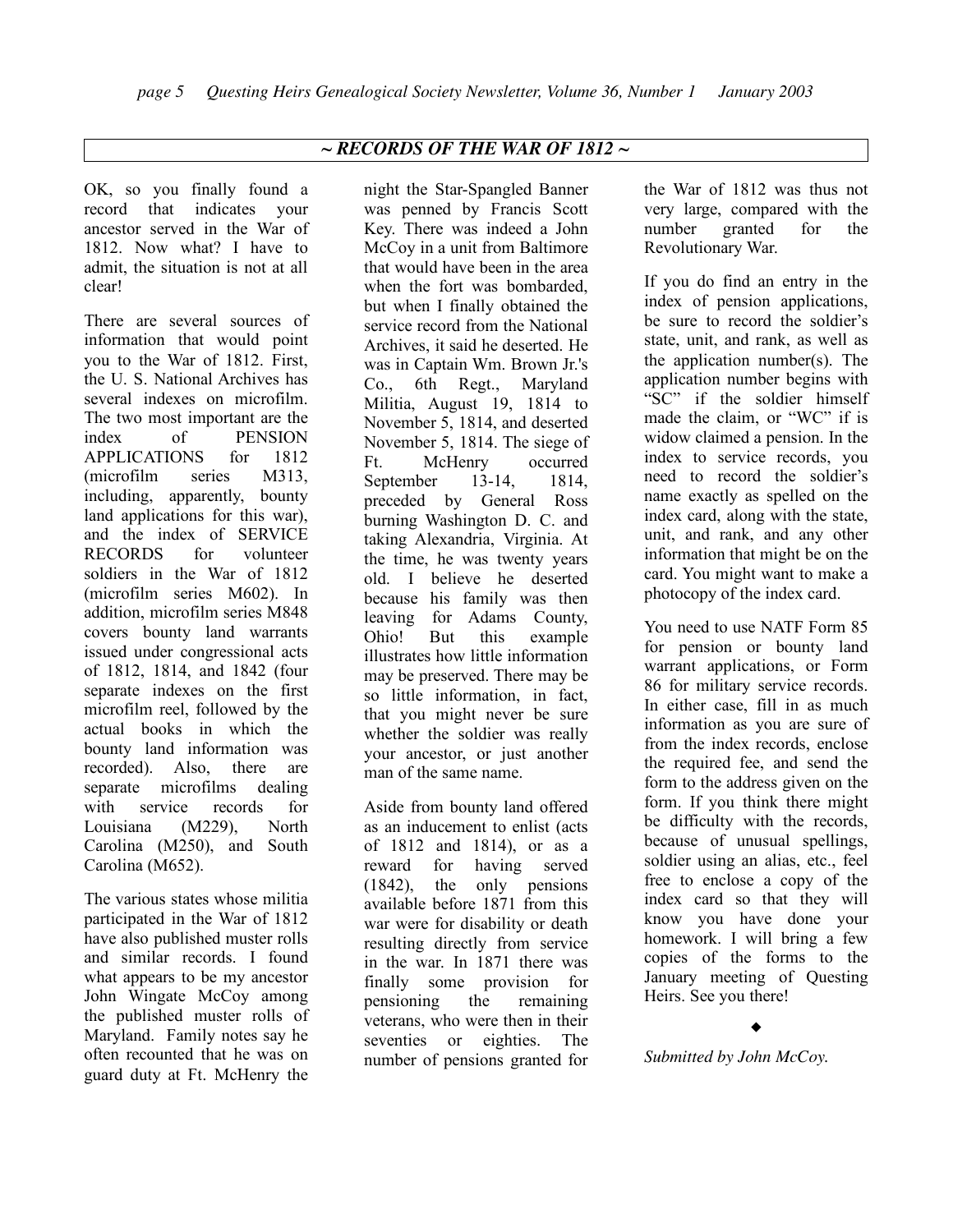# *~ OF INTEREST ~*

## UFF DA!

You have probably seen this on a bumper sticker on a car somewhere in the United States or Canada. Norwegians have been known to express themselves with "uff da!" in many situations, but you can't find it in the dictionary. Below are a few situations where you might hear a Norwegian utter "uff da!"

- ! Trying to dance the polka to rock and roll music.
- Eating at Inga and Lena's restaurant and finding out they only serve Mexican food.
- ! Having Swedish meatballs at a lutefisk supper.
- ! Finding out Ole and Sven's is a pizza place in Grand Marais, Minnesota.
- Having more miles on your snowblower than your car.
- ! Walking downstairs and then forgetting what you wanted.
- $\triangle$  Arriving late at a lutefisk supper and getting served minced ham instead.
- ! Having to take your kids trick-or-treating in a blizzard.
- $\bullet$  Trying to pour two buckets of manure into one bucket.
- $\triangle$  Having a mouse crawl up your leg when you're on a hayload.
- Eating hot soup when you've got a runny nose.
- ! Knowing somewhere in the state of Minnesota is a piece of frozen metal with a piece of your tongue still attached.
- Getting swished in the face with a cow's wet tail.
- $\bullet$  Waking yourself up in church with your own snoring.
- ! Forgetting your mother-in-law's first name.
- ! Having spent the last fifteen minutes getting your kid dressed to play in the snow only to have him tell you that *now* he has to go potty.
- Noticing non-Norwegians at a church dinner using lefse for a napkin.
- Eating a delicious sandwich and then discovering the spread is cat food.
- Sneezing so hard at the dinner table that your false teeth end up in the bread plate.
- ! Having attended a formal affair in your best dress and finest jewelry, wearing your Sorrels.

## SBCGS JANUARY MEETING

At its January meeting, the South Bay Cities Genealogical Society will present Janice Wheeler, who is a moderator of, and contributor to, the Obituary Daily Times.

Obituary Daily Times is specifically for *your* ancestor's published obituary. Bring at least one obituary to the meeting -- the older, the better. Please make certain that your obituaries include the publication name, date published, as well as the city and state.

The meeting will take place at 7:00 pm on Wednesday, January 15 in the Public Meeting Room of the Torrance Civic Center Library, 3301 Torrance Boulevard, Torrance. Enter through the main door, the meeting room is on the left. Call (310) 618-5959 for directions. The meeting is free, and everyone is welcome. Coffee will be served. For more information, see <www.rootsweb.com/~casbcgs>.

*Submitted by Priscilla (Colvin) Nielsen.*

# $\blacklozenge$

## SBCGS BUS TRIP

South Bay Cities Genealogical Society invites you to join us on a bus trip to the National Archives in Laguna Niguel on Saturday, January 18, 2003.

Your round-trip seat costs only \$22.00. You can mail your payment to: SBCGS - NARA Trip, P.O. Box 11069, Torrance, CA 90510, or you can pay at the SGCGS general meeting on January 15.

Be ready for a full day of research. The bus will depart promptly at 8:00 am and return around 5:30 pm. Limited seating is available, so it's first come, first served. Riders will catch the bus in the parking lot behind the Torrance Civic Center Library at 3301 Torrance Boulevard, where there's plenty of free parking.

Questions can be directed to Mike Cleary at  $\leq$ sakmc1@aol.com>. You can also visit the SBCGS website at <www.rootsweb.com/~casbcgs>.

*Submitted by Priscilla (Colvin) Nielsen.*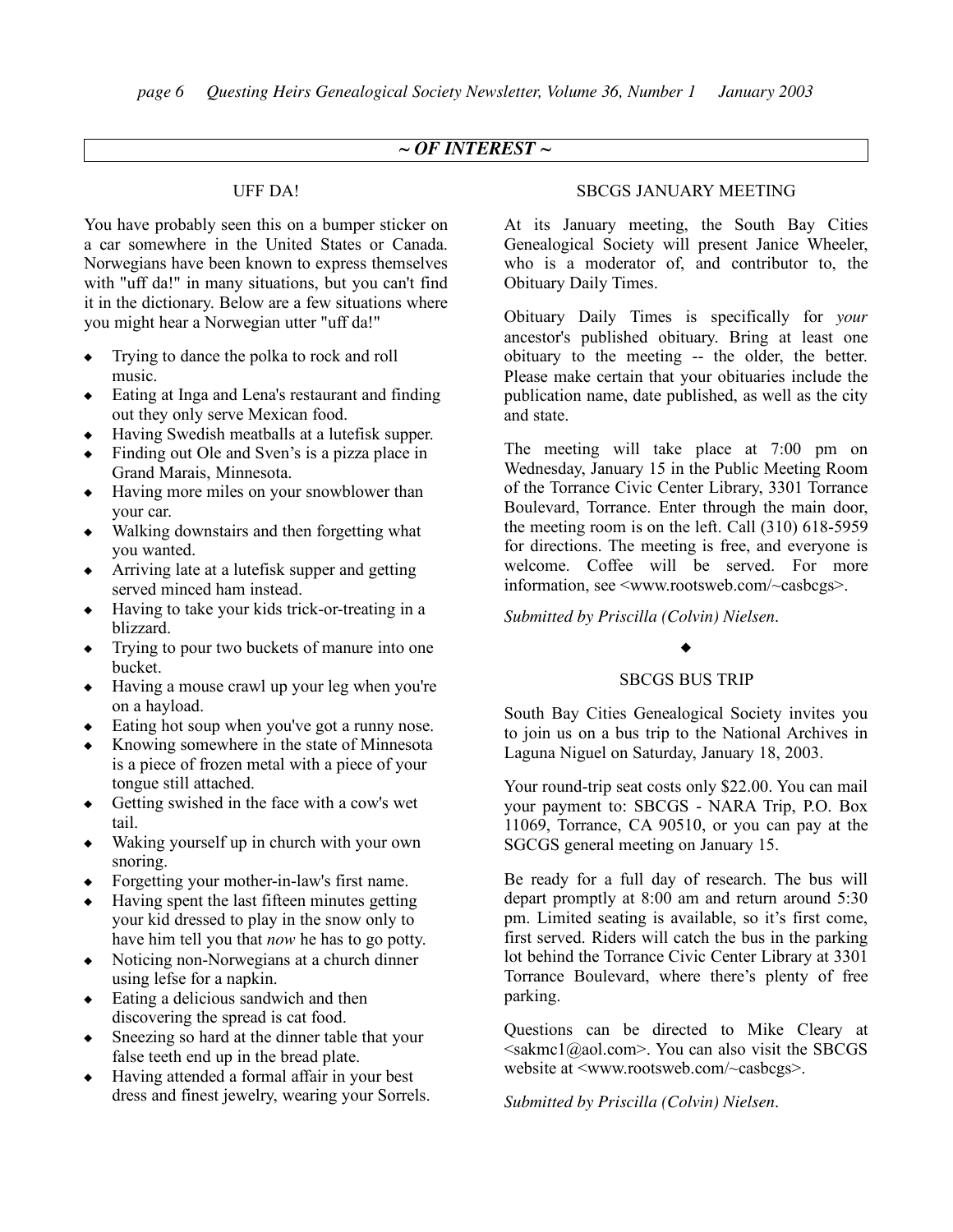## *~ OF INTEREST, continued ~*

#### QHGS HONOR/MEMORIAL BOOKS COLLECTION

The Honor/Memorial Books Collection was started by Bob Brasher and Aaron Day for Family History Month in October of 2001. We are continuing to expand this collection. Members and friends are encouraged to buy a book in memory of someone, or to honor someone. A bookplate will be placed in the book and it will be added to the collection at the Main Long Beach Public Library. If you have a book or books to donate in honor or memory of someone, please contact Aaron Day or Bob Brasher. You may also bring them to the Questing Heirs monthly meeting.

*Submitted by Aaron Day.*

#### $\blacklozenge$

## FEBRUARY QHGS MEETING

Next month's meeting will feature Charles Meigs, who teaches classes at the Los Angeles Family History Center. The topic for the basic class will be "Locating your Families in the Census Records of 1870 through 1790."

#### QHGS ON THE GO

MaryEmma Holley Hargrave is proposing a couple of trips to local repositories for the coming months, and would like to get some input from the membership.

The first possible destination is the Yorba Linda Family History Center in Orange County.

The other trip would be to the Southern California Genealogical Society Library in Burbank. Their hours are:

| Monday                                     | closed                         |
|--------------------------------------------|--------------------------------|
| Tuesday                                    | $10 \text{ am} - 9 \text{ pm}$ |
| $Wed - Thu - Fri$                          | $10 \text{ am} - 4 \text{ pm}$ |
| 1 <sup>st</sup> & 2 <sup>nd</sup> Saturday | closed                         |
| 3rd & 4 <sup>th</sup> Sunday               | closed                         |

MaryEmma suggests going on a Tuesday and bringing lunch or a snack, as they are open later.

Please let MaryEmma know if you are interested in going. You can leave her a message at (562) 799- 8857.

 $\blacklozenge$ 

## *~ ON THE WEB ~*

#### 1930 CENSUS INDEX COMPLETE AT ANCESTRY.COM

Ancestry.com announced on December 20 that it had posted indexes for all of Alabama, American Samoa, Guam, Indiana, Kentucky, Minnesota, North Carolina, Ohio, Puerto Rico, Tennessee, Texas, Virgin Islands, and Wisconsin, along with updates to some previously released states, completing its every-name index to the 1930 census. Theirs is the only national index of the 1930 enumeration, and contains 124 million names. All the census images are already online, with the exception of those from four rolls of microfilm, which had some problems and are being reprocessed. Subscription information can be found at <http://www.ancestry.com/>.

#### UK BMD INDEXES ONLINE

Family Research Link, a new branch of Title Research, a well-known UK company, will soon be offering UK Birth, Marriage, and Death index images online. Pages can be viewed, printed, or saved at a minimum charge of £5 (about \$7.50 US) for 50 page views. The website is still undergoing testing; a launch date is to be announced in January 2003. You can download the required viewer plugin, view a sample page, and read more about the company now at <http://www.1837online.com>.

 $\blacklozenge$ 

*Kind words can be short and easy to speak, but their echoes are truly endless. 1910-1997*